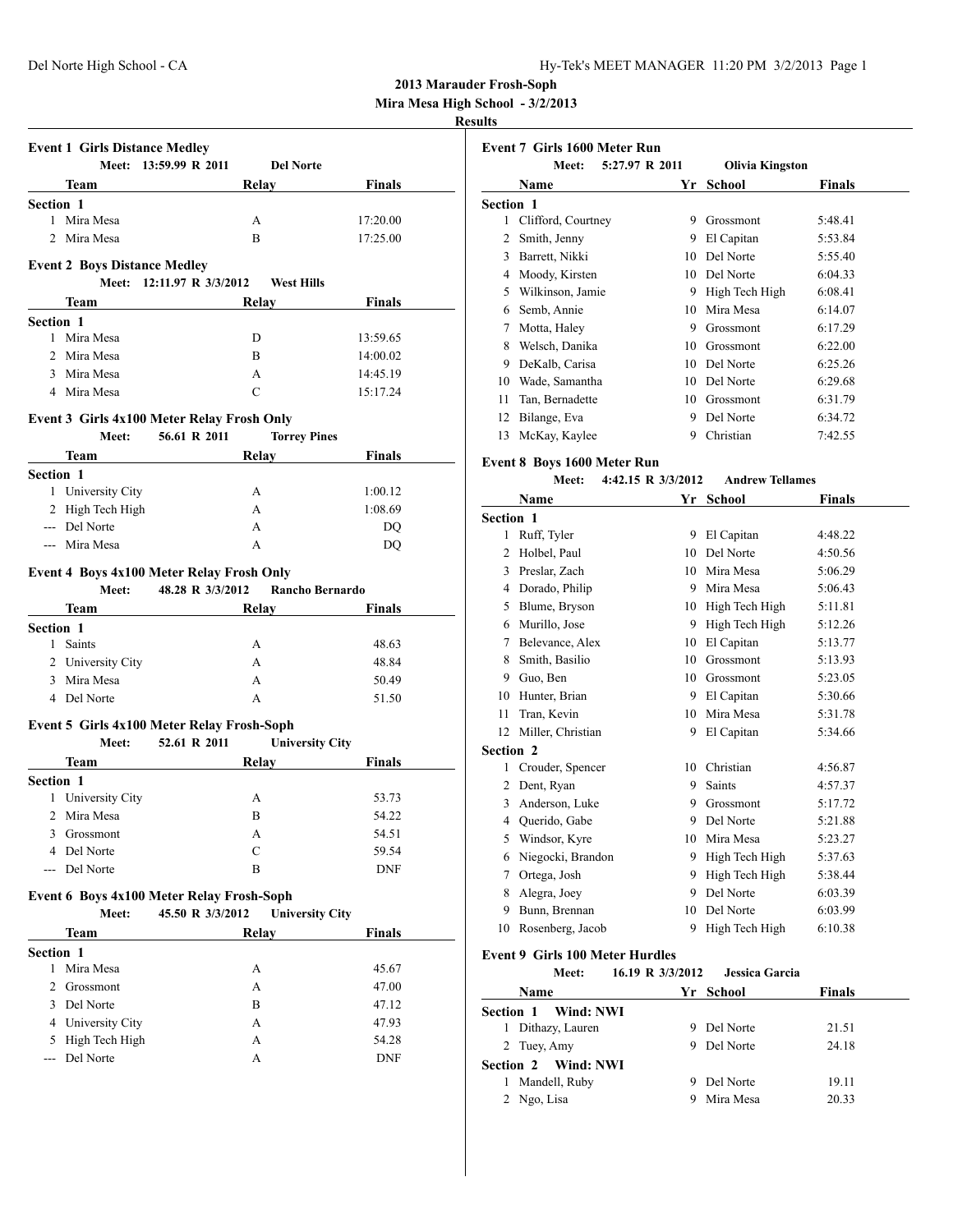| Hy-Tek's MEET MANAGER 11:20 PM 3/2/2013 Page 2 |  |  |  |
|------------------------------------------------|--|--|--|
|------------------------------------------------|--|--|--|

**Mira Mesa High School - 3/2/2013**

### **Results**

| <b>Section 2</b> |                                              |                | Wind: NWI  (Event 9 Girls 100 Meter Hurdles) |               |
|------------------|----------------------------------------------|----------------|----------------------------------------------|---------------|
|                  | Name                                         |                | Yr School                                    | Finals        |
|                  | 3 Chandler, Amanda                           |                | 10 Grossmont                                 | 20.59         |
|                  | 4 Sullivan, Schyler                          |                | 10 Mira Mesa                                 | 20.89         |
|                  | 5 Johnson, Ryan                              |                | 9 Del Norte                                  | 20.99         |
|                  | <b>Event 10 Boys 110 Meter Hurdles</b>       |                |                                              |               |
|                  | Meet:                                        | 18.17 R 2011   | <b>Chintan Patel</b>                         |               |
|                  | Name                                         |                | Yr School                                    | <b>Finals</b> |
| <b>Section 1</b> | Wind: NWI                                    |                |                                              |               |
|                  | 1 Hornbrook, Brighton                        | 10             | Grossmont                                    | 22.07         |
|                  | 2 Starr, tyriece                             |                | 10 Grossmont                                 | 22.21         |
|                  | Section 2 Wind: NWI                          |                |                                              |               |
|                  | 1 Son, Youngwoo                              |                | 10 Del Norte                                 | 18.77         |
|                  | 2 Tu, Nicholas                               |                | 10 Mira Mesa                                 | 19.20         |
|                  | 3 Ngo, Kevin                                 |                | 10 Mira Mesa                                 | 20.92         |
|                  | 4 Ibarra, Danny                              |                | 10 El Capitan                                | 21.63         |
|                  | <b>Event 11 Girls 400 Meter Dash</b>         |                |                                              |               |
|                  | Meet:                                        | 1:03.60 R 2011 | <b>Alyssa Omahen</b>                         |               |
|                  | <b>Name</b>                                  |                | Yr School                                    | Finals        |
| <b>Section 1</b> |                                              |                |                                              |               |
|                  | 1 Towne, Taylor                              |                | 10 El Capitan                                | 1:05.98       |
|                  | 2 Armstrong, Kristina                        |                | 9 University C                               | 1:11.07       |
|                  | 3 Towne, Katlin                              |                | 10 El Capitan                                | 1:11.47       |
|                  | 4 Seguban, Annamarie                         |                | 9 Del Norte                                  | 1:17.15       |
| <b>Section 2</b> |                                              |                |                                              |               |
|                  | 1 Lucido, Bianca                             |                | 10 Del Norte                                 | 1:06.64       |
|                  | 2 Dao, Joclyn                                |                | 9 Mira Mesa                                  | 1:08.01       |
|                  | 3 Tian, Anna                                 |                | 9 Del Norte                                  | 1:12.96       |
|                  | 4 Lowary, Janae                              |                | 9 Mira Mesa                                  | 1:13.76       |
|                  | 5 Clarke, Khala                              |                | 10 Mira Mesa                                 | 1:14.25       |
|                  | 6 Buncom, Jazzay                             |                | 9 High Tech High                             | 1:14.38       |
|                  | 7 Abdi, Yasmin                               |                | 10 Mira Mesa                                 | 1:18.98       |
|                  | 8 Tran, Catherine                            |                | 9 Del Norte                                  | 1:22.10       |
|                  |                                              |                |                                              |               |
|                  | Event 12 Boys 400 Meter Dash<br><b>Meet:</b> | 53.31 R 2011   | <b>Alex Gronnotte</b>                        |               |
|                  | Name                                         |                | Yr School                                    | Finals        |
| Section 1        |                                              |                |                                              |               |
| 1                | Brooks, Jordan                               | 9              | Saints                                       | 54.31         |
|                  | 2 Bordelon, Nick                             | 9.             | Saints                                       | 56.39         |
| 3                | Trammell, Arric                              | 10             | University C                                 | 58.25         |
|                  | 4 Grover, Luke                               |                | 10 University C                              | 58.74         |
|                  | 5 Terronez, Joseiah                          | 10             | High Tech High                               | 59.06         |
|                  | 6 Sani, Nathan                               | 10             | Mira Mesa                                    | 1:00.27       |
| 7                | Schauer, Matthew                             | 10             | Grossmont                                    | 1:01.95       |
|                  | 8 Novencido, Raymund                         | 9.             | High Tech High                               | 1:04.88       |
| <b>Section 2</b> |                                              |                |                                              |               |
| $\mathbf{1}$     | Lopez, Jake                                  | 10             | Grossmont                                    | 1:02.01       |
| 2                | Taylor, Grant                                | 9.             | Christian                                    | 1:03.38       |
| 3                | Tran, Thomas                                 | 9.             | Mira Mesa                                    | 1:03.39       |
|                  | 4 Alpert, Ami                                | 9.             | High Tech High                               | 1:03.59       |
| 5                | Choi, Daniel                                 | 10             | Del Norte                                    | 1:05.27       |
| 6                | Ambre, Taylor                                | 10             | Del Norte                                    | 1:08.28       |
|                  |                                              |                |                                              |               |

| Section 3 |                      |    |                |        |  |  |
|-----------|----------------------|----|----------------|--------|--|--|
|           | Bell, Josh           |    | 10 Mira Mesa   | 51.72R |  |  |
|           | 2 Hashemipour, Saman |    | 10 Del Norte   | 56.12  |  |  |
|           | 3 Cuevas, Nick       |    | 10 El Capitan  | 57.49  |  |  |
|           | 4 Lee, Jack          |    | 10 Del Norte   | 58.16  |  |  |
|           | 5 Brown, Trevor      | 9. | High Tech High | 59.76  |  |  |

### **Event 13 Girls 100 Meter Dash**

|                  | Meet:                                        | 13.22 R 2011     | <b>Jessica Garcia</b> |               |
|------------------|----------------------------------------------|------------------|-----------------------|---------------|
|                  | Name                                         | Yr               | School                | <b>Finals</b> |
| Section 1        | <b>Wind: NWI</b>                             |                  |                       |               |
| 1                | Williams, Bryne                              |                  | 10 University C       | 13.83         |
|                  | 2 Hagstrom, Skye                             |                  | 9 University C        | 14.50         |
|                  | 3 Bender, Kira                               |                  | 9 Del Norte           | 14.67         |
|                  | 4 McGuire, Shannon                           |                  | 9 Del Norte           | 14.68         |
|                  | 5 Riley, Rhiana                              |                  | 9 University C        | 14.72         |
|                  | 6 Chen, Yi-Wen                               |                  | 9 Del Norte           | 14.81         |
|                  | 7 Moon, Devean                               |                  | 9 Del Norte           | 14.86         |
| 8                | Davis, Drym                                  |                  | 9 High Tech High      | 15.77         |
| 9                | Taylor, Savanna                              |                  | 9 High Tech High      | 17.75         |
| <b>Section 2</b> | Wind: NWI                                    |                  |                       |               |
| 1                | Daniels, Amari                               |                  | 10 Grossmont          | 13.97         |
|                  | 2 Meeks, Sadie                               |                  | 9 Del Norte           | 13.98         |
|                  | 3 Sosey, Elle                                |                  | 9 Christian           | 14.02         |
|                  | 4 Hoffman, Christa                           |                  | 10 Del Norte          | 14.63         |
|                  | 5 Miller, Kirsten                            |                  | 10 Mira Mesa          | 14.92         |
|                  | 6 Barrett, Taylor                            |                  | 9 Christian           | 14.93         |
|                  | 7 Hoffman, Elena                             |                  | 9 High Tech High      | 15.34         |
|                  | 8 Mackenzie, Mason                           |                  | 10 University C       | 15.56         |
|                  | 9 Bothne, Devynne                            | 10               | High Tech High        | 16.00         |
| Section 3        | Wind: NWI                                    |                  |                       |               |
| 1                | Harris, Brooklyn                             | 10               | Del Norte             | 13.41         |
|                  | 2 Cesar, Lauren                              |                  | 10 Mira Mesa          | 13.57         |
|                  | 3 Scott, Sonia                               |                  | 10 Grossmont          | 13.75         |
|                  | 4 Morales, Jonah                             |                  | 10 Mira Mesa          | 14.00         |
|                  | 4 Baynes, Jessica                            |                  | 10 Grossmont          | 14.00         |
|                  | 6 Best, Sydney                               |                  | 9 Del Norte           | 14.05         |
|                  | 7 Lamb, Ajanique                             |                  | 9 Mira Mesa           | 14.56         |
|                  | 8 Deogaygay, Kim                             |                  | 9 Mira Mesa           | 14.62         |
| Section 4        | Wind: NWI                                    |                  |                       |               |
| 1                | Heinkel, Jamie                               | 9                | Christian             | 14.58         |
| 2                | Hepp, Madison                                | 9                | Christian             | 16.51         |
|                  |                                              |                  |                       |               |
|                  | <b>Event 14 Boys 100 Meter Dash</b><br>Meet: | 11.30 R 3/3/2012 | <b>Brandon Lucas</b>  |               |
|                  |                                              |                  |                       |               |
|                  | Name                                         | Yr               | School                | Finals        |
|                  | <b>Section 1</b><br>Wind: NWI                |                  |                       |               |
|                  | 1 Preston, Elija                             | 9                | Saints                | 12.08         |
| $\overline{2}$   | Roque, JR                                    | 9                | University C          | 12.53         |
| Section 2        | Wind: NWI                                    |                  |                       |               |
| 1                | Tabiason, Michel                             | 9.               | Christian             | 12.59         |
| 2                | Blanchette, Alec                             | 9                | Del Norte             | 12.63         |
|                  | 2 Badillo, Justin                            | 10               | Del Norte             | 12.63         |
|                  | 4 Cabiling, Ben                              | 9                | Del Norte             | 12.81         |
|                  | 5 Massa, Idrisse                             | 9                | Mira Mesa             | 13.13         |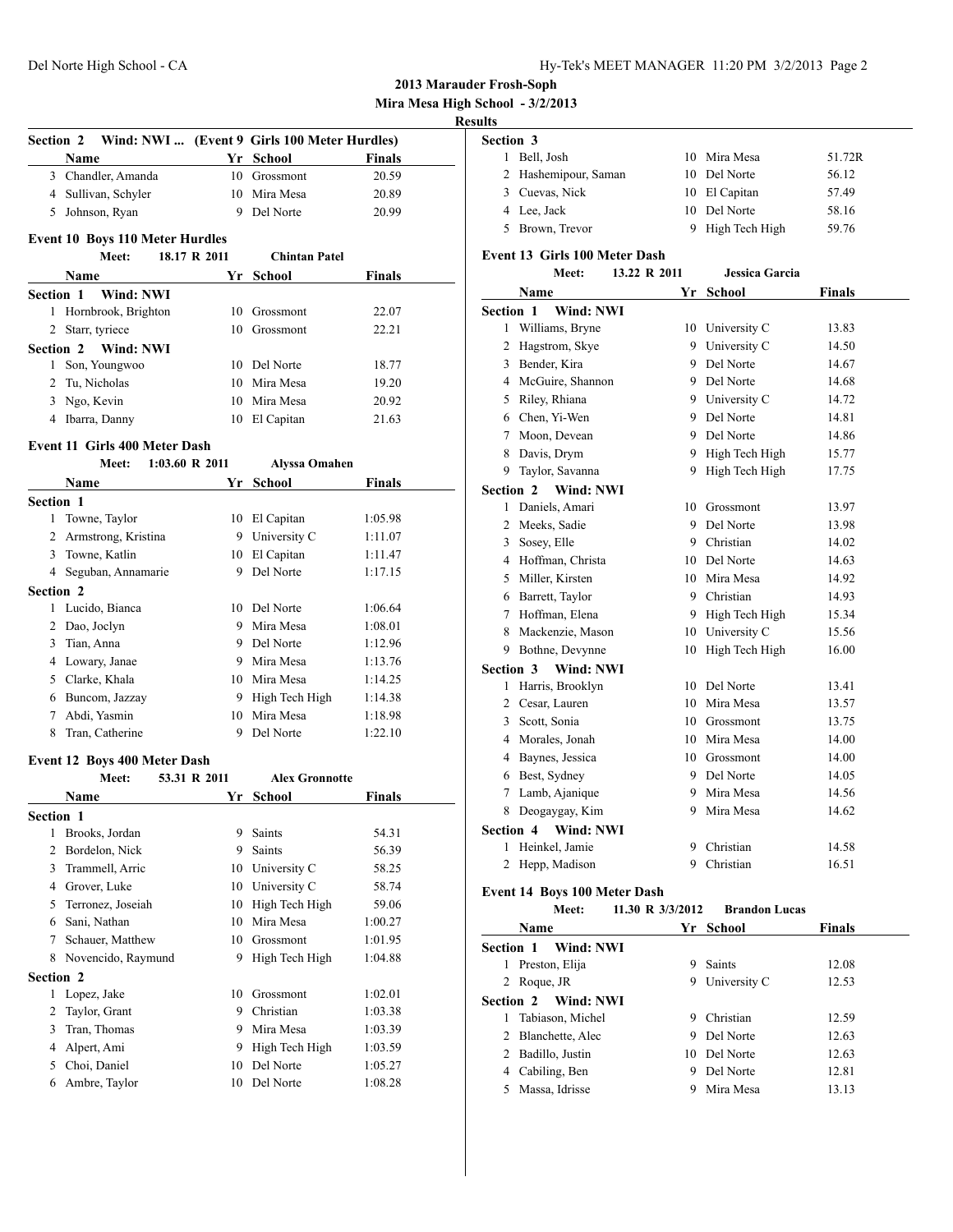**Mira Mesa High School - 3/2/2013**

### **Results**

| <b>Section 2</b> | Wind: NWI  (Event 14 Boys 100 Meter Dash) |    |              |               |
|------------------|-------------------------------------------|----|--------------|---------------|
|                  | <b>Name</b>                               | Yr | School       | <b>Finals</b> |
| 6                | Salazar, Krists                           | 10 | University C | 13.29         |
|                  | Stratton, Wesley                          | 9  | Mira Mesa    | 13.55         |
| 8                | Reid, Immanuel                            | 9  | Mira Mesa    | 13.57         |
|                  | Section 3 Wind: NWI                       |    |              |               |
| 1                | Sexton, Nick                              | 9  | Christian    | 11.81         |
| 2                | Shaw, Ajamu                               | 10 | Grossmont    | 11.84         |
| 3                | Crisan, Lindolfo                          | 9  | Del Norte    | 11.97         |
| 4                | Marin, Nate                               | 10 | Del Norte    | 12.16         |
| 5                | Mackey, Thomas                            | 9  | Del Norte    | 12.79         |
| 6                | Quach, Michael                            | 9  | Mira Mesa    | 12.95         |
|                  | Wlliams, Jesstin                          | 10 | University C | 13.15         |
|                  |                                           |    |              |               |

#### **Event 15 Girls 800 Meter Run**

|                  | Meet:               | 2:26.31 R 2011 | <b>Tess Irving-Ruffing</b> |               |
|------------------|---------------------|----------------|----------------------------|---------------|
|                  | Name                | Yr             | School                     | <b>Finals</b> |
| <b>Section 1</b> |                     |                |                            |               |
| 1                | Clifford, Courtney  | 9              | Grossmont                  | 2:35.48       |
| $\overline{c}$   | Smith, Jenny        | 9              | El Capitan                 | 2:36.11       |
| 3                | Kuhse, Brianna      |                | Del Norte                  | 2:45.57       |
| 4                | Wilkinson, Jamie    | 9              | High Tech High             | 2:45.78       |
| 5                | Inumerable, Jillian | 9              | Del Norte                  | 2:45.92       |
| 6                | Klein, Brietta      | 9              | Mira Mesa                  | 2:48.19       |
| 7                | Motta, Haley        | 9              | Grossmont                  | 2:52.40       |
| 8                | Cerenzie, Nicole    | 9              | Del Norte                  | 2:53.27       |
| 9                | Jarvis, Claire      | 9              | Mira Mesa                  | 2:53.28       |
| 10               | Bowmen, Racheal     | 10             | El Capitan                 | 2:59.82       |
| 11               | Pennoyer, Hailey    | 10             | Grossmont                  | 3:02.51       |
| 12               | Zheng, Li-Ming      | 9              | Del Norte                  | 3:08.90       |
| 13               | Heikkila, Sindi     | 10             | Mira Mesa                  | 3:09.61       |
| 14               | Carlton, Sonali     | 9              | Del Norte                  | 3:11.72       |
| 15               | Santangelo, Briana  | 10             | Grossmont                  | 3:12.72       |
| 16               | Sutlick, Brianna    | 9              | Del Norte                  | 3:13.59       |
| 17               | Robinson, Ramilah   | 9              | Mira Mesa                  | 3:59.48       |
|                  |                     |                |                            |               |

#### **Event 16 Boys 800 Meter Run**

|           | Meet:            | 2:09.41 R 3/3/2012 | <b>Garrett Grant</b> |               |  |
|-----------|------------------|--------------------|----------------------|---------------|--|
|           | <b>Name</b>      | Yr                 | School               | <b>Finals</b> |  |
| Section 1 |                  |                    |                      |               |  |
| 1         | Ruff, Tyler      | 9                  | El Capitan           | 2:15.93       |  |
| 2         | Agapito, Ivann   | 9                  | Mira Mesa            | 2:21.45       |  |
| 3         | Dorado, Philip   | 9                  | Mira Mesa            | 2:21.80       |  |
| 4         | Ocampo, Tristan  | 10                 | Mira Mesa            | 2:23.35       |  |
| 5         | Guo, Ben         | 10                 | Grossmont            | 2:25.75       |  |
| 6         | Hunter, Brian    | 9                  | El Capitan           | 2:28.36       |  |
| 7         | Li, Tri          | 9                  | Del Norte            | 2:31.15       |  |
| 8         | Florida, Nathan  | 10                 | Mira Mesa            | 2:31.20       |  |
| 9         | Porter, Sam      | 9                  | Mira Mesa            | 2:35.55       |  |
| 10        | Ta, Alan         | 10                 | Mira Mesa            | 2:35.97       |  |
| 11        | Waldrip, Masaki  | 10                 | Mira Mesa            | 2:56.15       |  |
| 12        | Rosenberg, Jacob | 9                  | High Tech High       | 2:57.13       |  |
|           |                  |                    |                      |               |  |

| Event 17 Girls 800 Sprint Medley F/S 1-1-2-4<br>2:00.23 R 3/3/2012<br><b>University City</b><br>Meet: |                   |       |               |  |
|-------------------------------------------------------------------------------------------------------|-------------------|-------|---------------|--|
|                                                                                                       | Team              | Relay | <b>Finals</b> |  |
| <b>Section 1</b>                                                                                      |                   |       |               |  |
|                                                                                                       | Grossmont         | А     | 2:01.69       |  |
|                                                                                                       | 2 University City | B     | 2:08.51       |  |
| 3                                                                                                     | University City   | A     | 2:11.18       |  |
|                                                                                                       | 4 Mira Mesa       | A     | 2:13.18       |  |
|                                                                                                       | Mira Mesa         | B     | 2:17.54       |  |
|                                                                                                       | Mira Mesa         | C     | 2.2012        |  |

## **Event 18 Boys 800 Sprint Medley F/S 1-1-2-4**

**Meet: 1:42.67 R 3/3/2012 University City**

|                  | Team              | Relay | <b>Finals</b> |
|------------------|-------------------|-------|---------------|
| <b>Section 1</b> |                   |       |               |
|                  | Grossmont         | A     | 1:42.96       |
|                  | 2 University City | A     | 1:45.00       |
|                  | 3 University City | в     | 1:46.96       |
|                  | 4 Mira Mesa       | в     | 2:00.97       |
|                  | 5 Mira Mesa       | C     | 2:06.01       |

#### **Event 19 Girls 300 Meter Hurdles**

#### **Meet: 48.52 R 3/3/2012 Jessica Garcia**

|                  | <b>Name</b>         | Yr | School    | <b>Finals</b> |  |
|------------------|---------------------|----|-----------|---------------|--|
| <b>Section 1</b> |                     |    |           |               |  |
|                  | Mandell, Ruby       | 9  | Del Norte | 53.18         |  |
|                  | 2 Sullivan, Schyler | 10 | Mira Mesa | 55.03         |  |
| 3                | Hoffman, Elise      | 10 | Del Norte | 56.18         |  |
| 4                | Gillespie, Ariyonne | 9  | Del Norte | 58.79         |  |
| 5.               | Johnson, Ryan       | 9  | Del Norte | 59.20         |  |
|                  | 6 Ngo, Lisa         | 9  | Mira Mesa | 1:01.54       |  |
|                  | Ly, Brittany        | 9  | Mira Mesa | 1:11.07       |  |

### **Event 20 Boys 300 Meter Hurdles**

|                  | Meet:           | 44.07 R 2011 | <b>Chintan Patel</b> |               |  |
|------------------|-----------------|--------------|----------------------|---------------|--|
|                  | <b>Name</b>     |              | Yr School            | <b>Finals</b> |  |
| <b>Section 1</b> |                 |              |                      |               |  |
|                  | Tu, Nicholas    |              | 10 Mira Mesa         | 46.79         |  |
|                  | 2 Son, Youngwoo |              | 10 Del Norte         | 47.26         |  |
| 3.               | Ibarra, Danny   |              | 10 El Capitan        | 51.59         |  |
|                  | 4 Ngo, Kevin    |              | 10 Mira Mesa         | 53.58         |  |

## **Event 21 Girls 200 Meter Dash**

 $\mathcal{L}^{\text{max}}$ 

| Meet: | 28.23 R 2011 | Riri Shibata |               |
|-------|--------------|--------------|---------------|
| Name  |              | Yr School    | <b>Finals</b> |

| Section 1 | - Wind: NWI         |     |                   |        |
|-----------|---------------------|-----|-------------------|--------|
|           | Hoxsi, Kari         | 9   | El Capitan        | 28.84  |
| 2         | Best, Sydney        | 9   | Del Norte         | 28.93  |
| 3         | Mackenzie, Mason    |     | 10 University C   | 29.45  |
|           | 4 Towne, Taylor     |     | 10 El Capitan     | 29.48  |
| 5.        | Hoffman, Christa    | 10. | Del Norte         | 30.16  |
| 6         | Chen, Yi-Wen        | 9   | Del Norte         | 31.61  |
| 7         | Bothne, Devynne     |     | 10 High Tech High | 34.69  |
|           | Section 2 Wind: NWI |     |                   |        |
|           | Williams, Bryne     | 10  | University C      | 28.11R |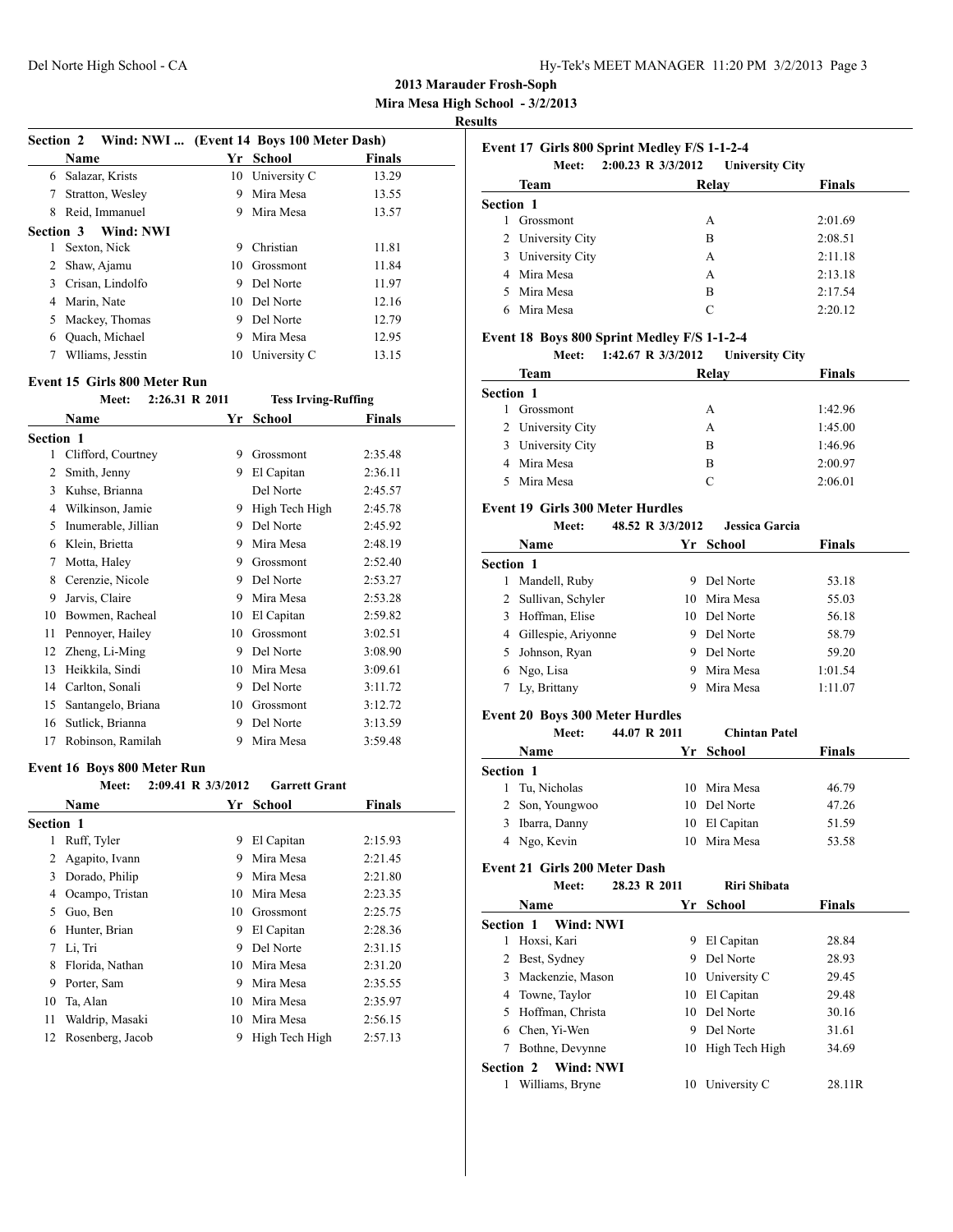**Mira Mesa High School - 3/2/2013**

### **Results**

|                  | Section 2 Wind: NWI  (Event 21 Girls 200 Meter Dash) |    |              |               |
|------------------|------------------------------------------------------|----|--------------|---------------|
|                  | Name                                                 | Yr | School       | <b>Finals</b> |
| 2                | Meeks, Sadie                                         | 9  | Del Norte    | 28.98         |
| 3                | Bender, Kira                                         | 9  | Del Norte    | 30.06         |
| 4                | Bianco, Isabella                                     | 10 | University C | 30.16         |
| 5                | Towne, Katlin                                        | 10 | El Capitan   | 30.53         |
| 6                | McGuire, Shannon                                     | 9  | Del Norte    | 30.61         |
| 7                | Moon, Devean                                         | 9  | Del Norte    | 31.40         |
| 8                | Sosey, Elle                                          | 9  | Christian    | 33.98         |
| <b>Section 3</b> | Wind: NWI                                            |    |              |               |
| 1                | Harris, Brooklyn                                     | 10 | Del Norte    | 27.63R        |
| 2                | Taite, Kianna                                        | 10 | Mira Mesa    | 29.06         |
| 3                | Gomez, SarahRose                                     | 9  | Mira Mesa    | 29.72         |
| 4                | Williams, Shalea                                     | 9  | Mira Mesa    | 30.16         |
| 5                | Heinkel, Jamie                                       | 9  | Christian    | 30.79         |
| 6                | Riley, Rhiana                                        | 9  | University C | 31.56         |
| 7                | Barrett, Taylor                                      | 9  | Christian    | 31.73         |
| 8                | Hepp, Madison                                        | 9  | Christian    | 34.72         |
|                  |                                                      |    |              |               |

## **Event 22 Boys 200 Meter Dash**

|                  | Meet:                      | 23.29 R 3/3/2012 | <b>Brandon Lucas</b> |        |
|------------------|----------------------------|------------------|----------------------|--------|
|                  | <b>Name</b>                |                  | Yr School            | Finals |
| Section 1        | Wind: NWI                  |                  |                      |        |
| $\mathbf{1}$     | Williams, Sheldon          | 9                | University C         | 24.39  |
| 2                | Terronez, Joseiah          | 10               | High Tech High       | 26.00  |
| 3                | Brown, Trevor              | 9                | High Tech High       | 26.86  |
| 4                | Kashiwagi, Justin          | 9                | High Tech High       | 30.70  |
| Section 2        | Wind: NWI                  |                  |                      |        |
| 1                | Blanchette, Alec           | 9                | Del Norte            | 25.35  |
| 2                | Cuevas, Nick               | 10               | El Capitan           | 25.50  |
| 3                | Maclas, Miguel             |                  | Grossmont            | 26.49  |
| 4                | Brooks, Jordan             | 9                | <b>Saints</b>        | 28.34  |
| <b>Section 3</b> | Wind: NWI                  |                  |                      |        |
| 1                | Crisan, Lindolfo           | 9                | Del Norte            | 24.42  |
| 2                | Marin, Nate                | 10               | Del Norte            | 25.00  |
| 3                | Tabiason, Michel           | 9                | Christian            | 25.33  |
| 4                | Mackey, Thomas             | 9                | Del Norte            | 25.72  |
| 5                | Badillo, Justin            | 10               | Del Norte            | 25.91  |
| 6                | Lee, Jack                  | 10               | Del Norte            | 26.11  |
| 7                | Stokes, Jakob              | 9                | Mira Mesa            | 27.71  |
|                  | <b>Section 4 Wind: NWI</b> |                  |                      |        |
| 1                | Sexton, Nick               | 9                | Christian            | 23.82  |
| 2                | Bell, Jason                | 10               | Mira Mesa            | 23.91  |
| 3                | Ouk, Jeff                  | 10               | Mira Mesa            | 23.96  |
| 4                | Hashemipour, Saman         | 10               | Del Norte            | 25.50  |
|                  |                            |                  |                      |        |

## **Event 23 Girls 3200 Meter Run**

|                  | Meet: 12:20.17 R 2011 |    |           | <b>Hannah Schwartz</b> |
|------------------|-----------------------|----|-----------|------------------------|
|                  | Name                  |    | Yr School | <b>Finals</b>          |
| <b>Section 1</b> |                       |    |           |                        |
| L                | Jarvis, Claire        | 9. | Mira Mesa | 15:04.73               |
|                  | 2 Esparza, Celeste    |    | Mira Mesa | 15:18.66               |
| 3                | Galang, Carrina       |    | Mira Mesa | 16:34.75               |

|                  | <b>Event 24 Boys 3200 Meter Run</b><br>10:03.81 R 3/3/2012<br>Meet: |    | <b>Andrew Tellames</b> |               |
|------------------|---------------------------------------------------------------------|----|------------------------|---------------|
|                  | <b>Name</b>                                                         | Yr | School                 | <b>Finals</b> |
| <b>Section 1</b> |                                                                     |    |                        |               |
| 1                | Manis, Mitch                                                        | 10 | Del Norte              | 10:36.49      |
| $\mathfrak{D}$   | Jameson, Evan                                                       | 10 | Del Norte              | 10:44.25      |
| 3                | Belevance, Alex                                                     | 10 | El Capitan             | 11:18.49      |
| 4                | Blume, Bryson                                                       | 10 | High Tech High         | 11:20.43      |
| 5                | Murillo, Jose                                                       | 9  | High Tech High         | 11:23.17      |
| 6                | Smith, Basilio                                                      | 10 | Grossmont              | 11:28.05      |
| 7                | Karaniwan, Alexander                                                | 9  | <b>Saints</b>          | 11:38.46      |
| 8                | Zickert, Jacob                                                      | 9  | <b>Saints</b>          | 11:54.74      |
| 9                | Tung, Alex                                                          | 10 | Mira Mesa              | 11:56.39      |
| 10               | Duldulao, Theo                                                      | 10 | Mira Mesa              | 11:59.60      |
| 11               | Gillette, Mike                                                      | 10 | El Capitan             | 12:07.11      |
| 12               | Cai, Bradley                                                        | 10 | Del Norte              | 12:15.74      |
| 13               | Niegocki, Brandon                                                   | 9  | High Tech High         | 12:22.66      |
| 14               | Wu, Vincent                                                         | 9  | Mira Mesa              | 12:44.67      |
| 15               | Cao, Michael                                                        | 10 | Mira Mesa              | 12:52.14      |
| 16               | Nguyen, Viet                                                        | 10 | Mira Mesa              | 12:52.54      |
| 17               | Magno, Justin                                                       | 9  | Mira Mesa              | 13:06.26      |
| 18               | Chan, Eric                                                          | 9  | Mira Mesa              | 13:11.08      |
| 19               | Pham, Matthew                                                       | 10 | Mira Mesa              | 13:18.61      |
|                  |                                                                     |    |                        |               |

# **Event 25 Girls 4x400 Meter Relay Frosh-Soph**

| Meet:       | 4:25.59 R 3/3/2012 |                                          |
|-------------|--------------------|------------------------------------------|
| Team        | Relay              | <b>Finals</b>                            |
| Section 1   |                    |                                          |
| Mira Mesa   | A                  | 4:32.60                                  |
| 2 Del Norte | A                  | 4:35.92                                  |
| El Capitan  | А                  | 4:40.21                                  |
| Del Norte   | B                  | 4:51.45                                  |
| Mira Mesa   | B                  | 5:18.23                                  |
|             | А                  | 5:22.62                                  |
|             |                    | <b>University City</b><br>High Tech High |

#### **Event 26 Boys 4x400 Meter Relay Frosh-Soph**

**Meet: 3:44.92 R 3/3/2012 Del Norte**

| Team             | Relay | <b>Finals</b> |
|------------------|-------|---------------|
| <b>Section 1</b> |       |               |
| Mira Mesa        | А     | 3:36.34R      |
| 2 Del Norte      | А     | 3:48.19       |
| Christian<br>3   | А     | 3:51.63       |
| 4 El Capitan     | A     | 3:58.25       |
| 5 High Tech High | А     | 4:05.58       |
| Del Norte<br>6   | B     | 4:08.37       |
| Mira Mesa        | B     | 4:10.31       |
|                  |       |               |

# **Event 27 Girls Long Jump**

|  |  | Meet: 15-04.50 R 3/3/2012 | <b>Candice Abshire</b> |
|--|--|---------------------------|------------------------|
|--|--|---------------------------|------------------------|

|          | Name                | Yr School     | <b>Finals</b> |  |
|----------|---------------------|---------------|---------------|--|
| Flight 1 |                     |               |               |  |
|          | 1 Singleton, Ashley | Mira Mesa     | 164.25m NWI   |  |
|          | 2 Ly, Wenda         | Mira Mesa     | 156.75m NWI   |  |
|          | 3 Nguyen, Theresa   | Mira Mesa     | 153.50m NWI   |  |
|          | 4 Frisbee, Rebecca  | 10 El Capitan | 152.25m NWI   |  |